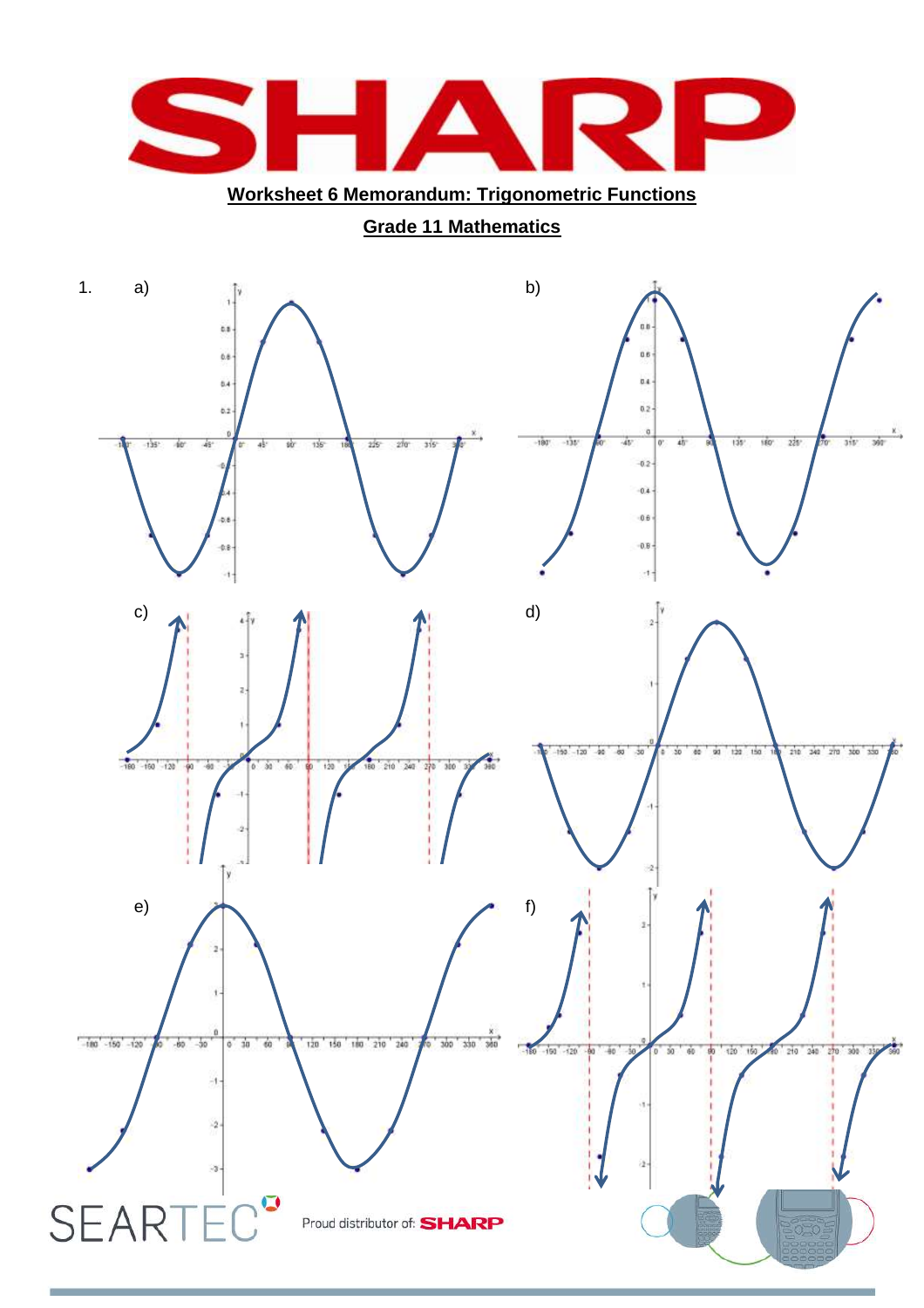



Proud distributor of: **SHARP** 

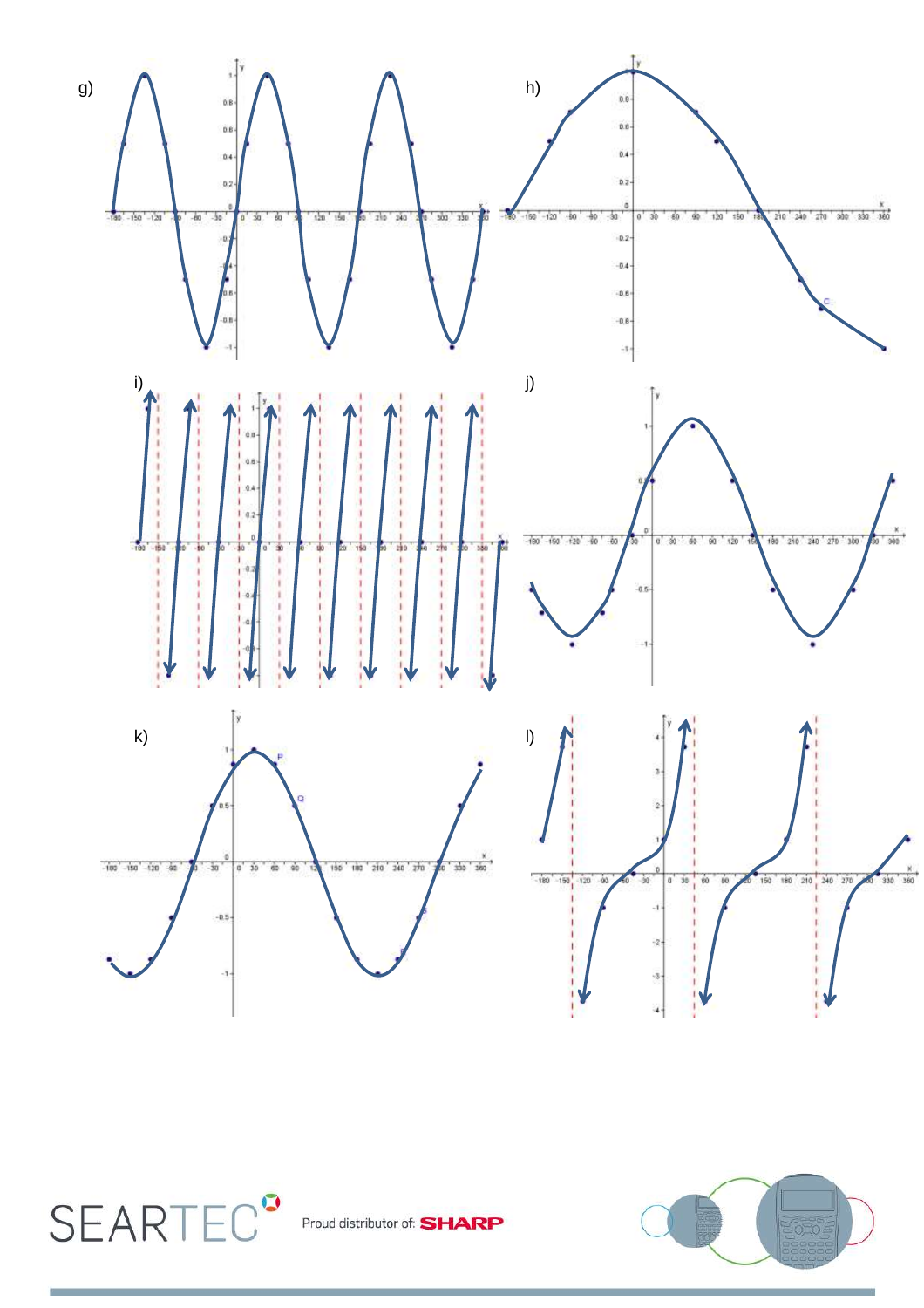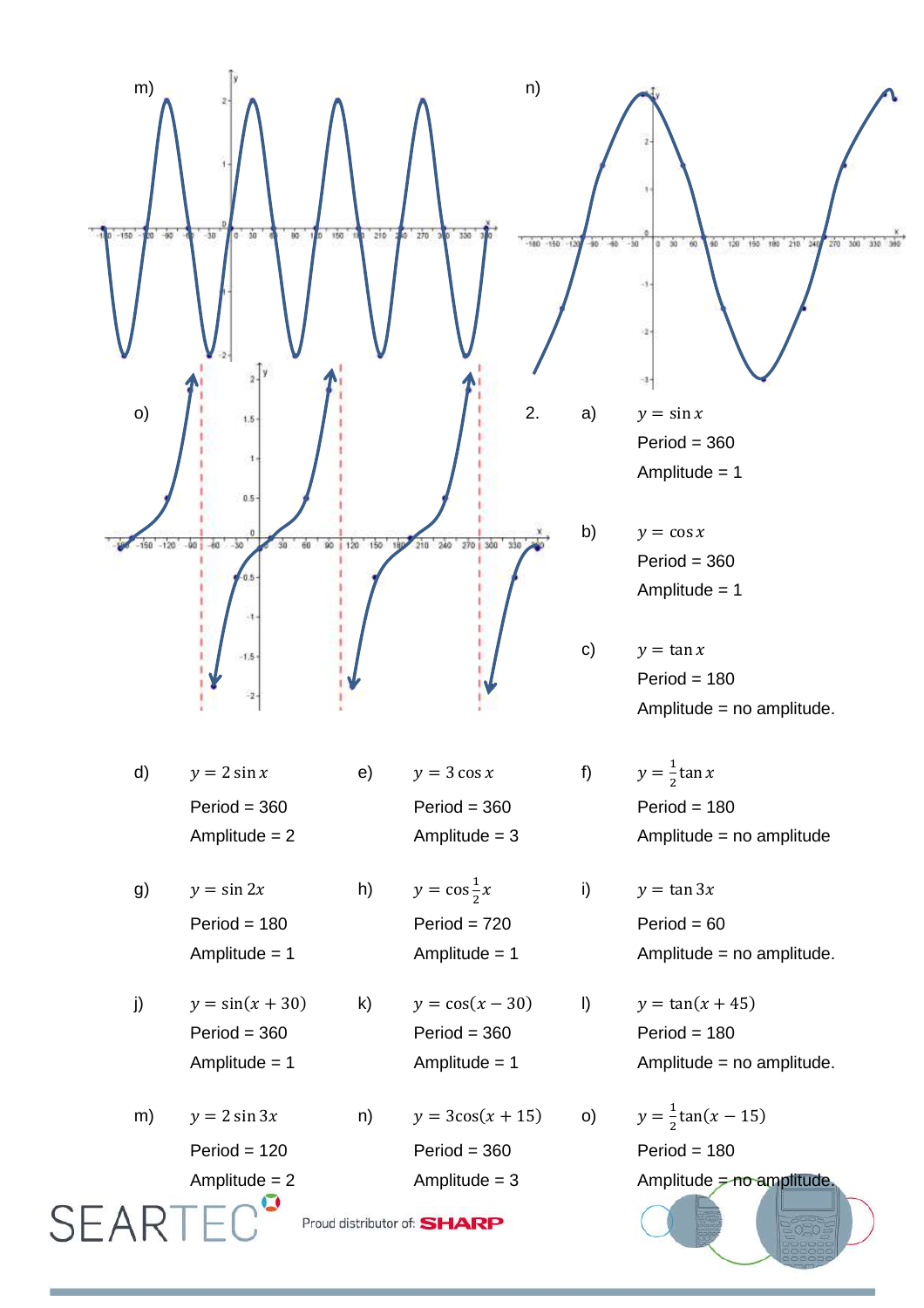| 3.                                           | a)            | $y = \sin 2x$                                                 |           | b)                                               | $y = 2 \cos \frac{1}{2} x$                          |                                            |
|----------------------------------------------|---------------|---------------------------------------------------------------|-----------|--------------------------------------------------|-----------------------------------------------------|--------------------------------------------|
|                                              | $\mathsf{c})$ | $y = \tan(x - 15)$                                            |           | d)                                               | $y = 2 \cos(x - 60) \text{ OR } y = 2 \sin(x + 30)$ |                                            |
|                                              | e)            | $y = cos(x - 45)$                                             | <b>OR</b> | $y = \sin(x + 45)$                               |                                                     |                                            |
| 4.                                           | a)            | $y = \sin 2x$                                                 |           |                                                  | b) $y = 2 \cos \frac{1}{2} x$                       |                                            |
|                                              |               | $Period = 180$                                                |           |                                                  | $Period = 720$                                      |                                            |
|                                              |               | Amplitude $= 1$                                               |           |                                                  | Amplitude $= 2$                                     |                                            |
|                                              | c)            | $y = \tan(x - 15)$                                            |           | d)                                               |                                                     | $y = 2\cos(x - 60)$ OR $y = 2\sin(x + 30)$ |
|                                              |               | $Period = 180$                                                |           |                                                  | $Period = 360$                                      | or 360                                     |
|                                              |               | Amplitude = no amplitude.                                     |           |                                                  | Amplitude $= 2$                                     | 2<br>or                                    |
|                                              | e)            | $y = cos(x - 45)$                                             | OR        | $y = \sin(x + 45)$                               |                                                     |                                            |
|                                              |               | $Period = 360$                                                | or        | 360                                              |                                                     |                                            |
|                                              |               | Amplitude = $1$                                               | or        | 1                                                |                                                     |                                            |
| 5.                                           | a)            | $f(x) = a \sin(x - 15)$<br>Subs in (-75; -0.5)                |           |                                                  |                                                     |                                            |
|                                              |               | $\therefore -0.5 = a \sin(-75 - 15)$                          |           | $g(x)$ is the cos graph shifted 45 degrees left. |                                                     |                                            |
|                                              |               | $\therefore$ -0.5 = a sin(-90)<br>$\therefore b = 45$         |           |                                                  |                                                     |                                            |
|                                              |               | $\therefore a = \frac{-0.5}{\sin(-90)}$                       |           |                                                  |                                                     |                                            |
|                                              |               | $\therefore a = \frac{1}{2}$                                  |           |                                                  |                                                     |                                            |
|                                              | b)            | $f(x) = \frac{1}{2} \sin(x - 15)$                             |           | and                                              | $g(x) = \cos 2(x + 45)$                             |                                            |
|                                              |               | $Period = 360$                                                |           |                                                  | $Period = 180$                                      |                                            |
|                                              |               | Amplitude = $\frac{1}{2}$                                     |           | Amplitude = $1$                                  |                                                     |                                            |
|                                              | c)            | In other words where $f(x) = g(x)$                            |           |                                                  |                                                     |                                            |
|                                              |               | At approximately $x = -103$ ; $x = 3$ ; $x = 105$ ; $x = 175$ |           |                                                  |                                                     |                                            |
|                                              |               |                                                               |           |                                                  |                                                     |                                            |
|                                              | d)            | $-180 < x \le -103$                                           | and       | $3 \le x \le 105$ and                            | $175 \leq x < 180$                                  |                                            |
|                                              | e)            | y-intercepts:                                                 |           |                                                  |                                                     |                                            |
|                                              |               | $f(x) = \frac{1}{2} \sin(x - 15) = 0$                         |           | <b>AND</b>                                       | $g(x) = \cos 2(x + 45) = 0$                         |                                            |
|                                              |               | $\therefore \sin(x - 15) = 0$                                 |           |                                                  | $\therefore$ cos 2(x + 45) = 0                      |                                            |
|                                              |               | $\therefore x - 15 = 0$                                       |           |                                                  | $\therefore$ 2(x + 45) = 90 + k180                  |                                            |
|                                              |               | $\therefore$ x = 15 + k180                                    |           |                                                  | $\therefore$ x + 45 = 45 + $k$ 90                   |                                            |
| <b>SEARTE</b><br>Proud distributor of: SHARP |               |                                                               |           |                                                  |                                                     |                                            |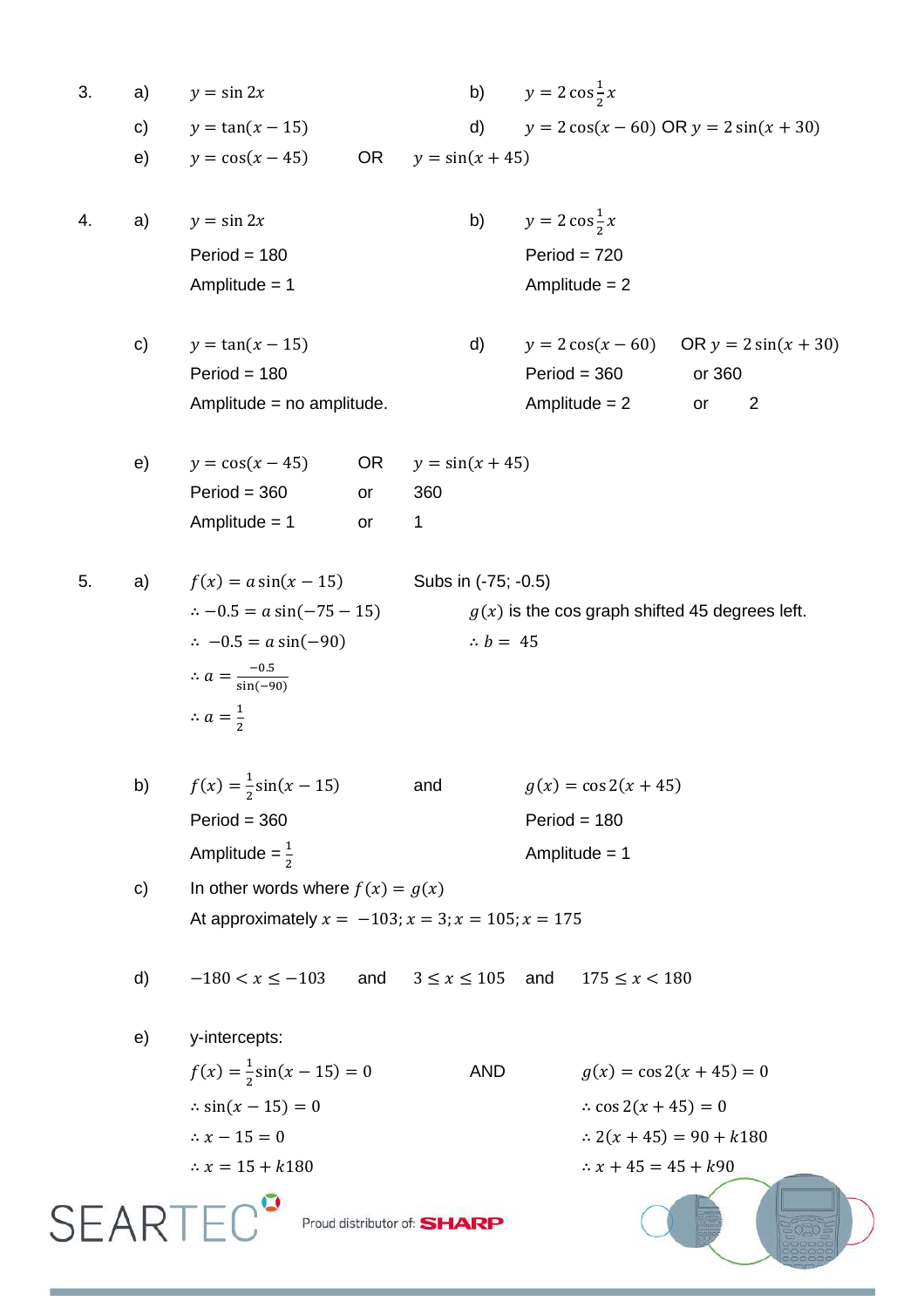$\therefore$  x = -165 and 15  $\therefore x = 0 + k90$  $(-165, 0)$  and  $(15, 0)$   $\therefore x = -180$  or  $-90$  or  $0$  or  $90$  or  $180$  $x$ -intercepts:  $(-180, 0) (-90, 0) (90, 0)$  and  $(180, 0)$  $f(x) = \frac{1}{2}$ AND  $q(x) = \cos 2(0 + 45)$  $\overline{\mathbf{c}}$  $\therefore f(x) = \frac{1}{2}$  $ig(x) = \cos 2(45)$  $\overline{\mathbf{c}}$  $\therefore f(x) = \frac{1}{2}$  $\frac{1}{2} \left( \frac{-\sqrt{6} + \sqrt{2}}{4} \right)$  $\therefore$   $g(x) = \cos 90$ 4  $\therefore f(x) = -0.129$   $\therefore g(x) = 0$  $(0, -0.129)$  (0,0) 6. a)  $m(x) = p(x)$  $x = -150$  OR  $x = -90$  OR  $x = 90$  OR  $x = 330$ b)  $x = -150$  OR  $x = -90$  OR  $x = 90$  OR  $x = 330$ When the distance is at a minimum the graphs intersect, thus the answer is the same as the previous questions answer. AND  $p(x) = 2 \cos(x - 45)$ c)  $m(x) = 2 \sin \frac{1}{2}$  $Period = 720$  Period = 360 Amplitude = 2 Amplitude = 2 d) y-intercepts:  $m(x) = 2 \sin \frac{1}{2}$ AND  $p(x) = 2 \cos(0 - 45)$  $\overline{\mathbf{c}}$  $\therefore m(x) = 2(0)$   $p(x) = 2(0.707)$  $\therefore m(x) = 0$   $p(x) = 1.414$  $(0, 0)$   $(0, -1.414)$  $x$  – intercepts: AND  $p(x) = 2 \cos(x - 45) = 0$  $m(x) = 2 \sin \frac{1}{2}$  $\therefore$  cos(x - 45) = 0  $\therefore$  sin $\frac{1}{2}$  $\frac{1}{2}$  $\therefore x - 45 = 90$  $rac{1}{2}x$  $\therefore$  x = 0 or - 360 or 360  $\therefore$  x = 135 or -45 or -225 or -360 or 315  $(-360; 0)$  or  $(0; 0)$  or  $(360; 0)$   $(135; 0)$  or  $(-45; 0)$  or  $(-225; 0)$  or  $(-360; 0)$  or  $(315; 0)$ e)  $Distance = m(x) - p(x)$   $at x = 225$  $= 2 \sin \frac{1}{2} (225) - 2 \cos(225 - 45)$  $= 1.848 - (-2)$ 

Proud distributor of: **SHARP** 

 $= 3.848$ 

SEARTI